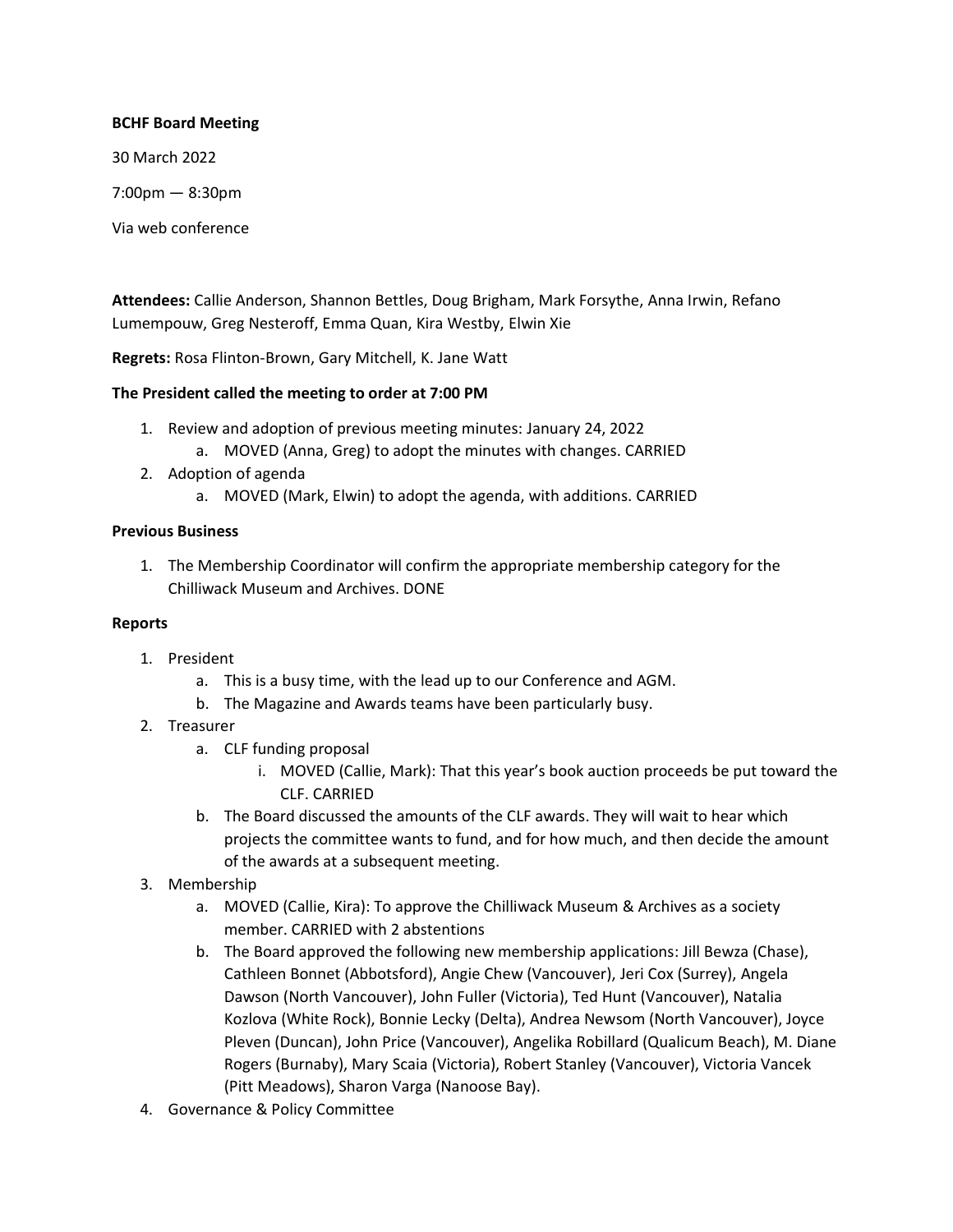- a. Committee members have been doing outreach to other historical societies to understand how they handle membership matters.
- b. Committee members are reviewing our membership categories for possible revisions.
- c. Next up: tackling our by-laws in more detail.
- 5. Communications Committee
	- a. February Buzz Stats
		- i. Delivered: 835 / Opened: 594 (71%). Top links:
			- 1. BCHF conference = 49
			- 2. Journey Back to Nature video = 22
			- 3. Remembering the 2003 BCHF conference = 20
			- 4. Mount St. Francis demolition = 19
			- 5. British Columbia An Untold History = 19
	- b. March Buzz Stats
		- i. Delivered: 777 / Opened: 542 (70%). Top links:
			- 1. Spring issue of BC History = 27
			- 2. Glen Mofford obit = 26
			- 3. Old Trail bridge = 23
			- 4. Time Travels: Okanagan Historical Society = 22
			- 5. BCHF centennial log = 21
			- 6. Penticton home destroyed = 21
	- c. The March edition had the best uptake on links ever, with 287 clicks overall. Most items had double-digit views and none had fewer than four.
	- d. Thanks and congratulations to Shannon for getting things rolling on the  $100<sup>th</sup>$ anniversary logo!
	- e. Thanks to Elwin for posting the Museum of North Vancouver (MONOVA) interview [\(https://youtu.be/lyB9YH6CbU0\)](https://youtu.be/lyB9YH6CbU0).
	- f. Mark will interview Bert ter Hart before he departs on his cross-country canoe trek.
	- g. The Chinatown Storytelling Centre is picking up. They are getting donations from people etc. Congratulations to the Centre!
	- h. Shannon has made an appointment to explore possibilities for BCHF anniversary merchandise.
- 6. Magazine
	- a. The Spring issue is out; the Summer issue about to be put to bed.
	- b. We are working on a business innovation grant for the end of March.
- 7. Awards & CLF Committee
	- a. The committee has split up and is working in sub-committee on specific awards.
	- b. The Recognition Awards deadline has been extended due to a small number of applications.
	- c. There have been quite a few nominations for the new awards, Advocacy less so.
	- d. Work on the Best Article award is almost complete. Greg will bring the judges' feedback to Board soon.
	- e. The W. Kaye Lamb Award has received 4 submissions.
	- f. All winners will be brought to the Board meeting in April, for approval.
- 8. Conference Committee